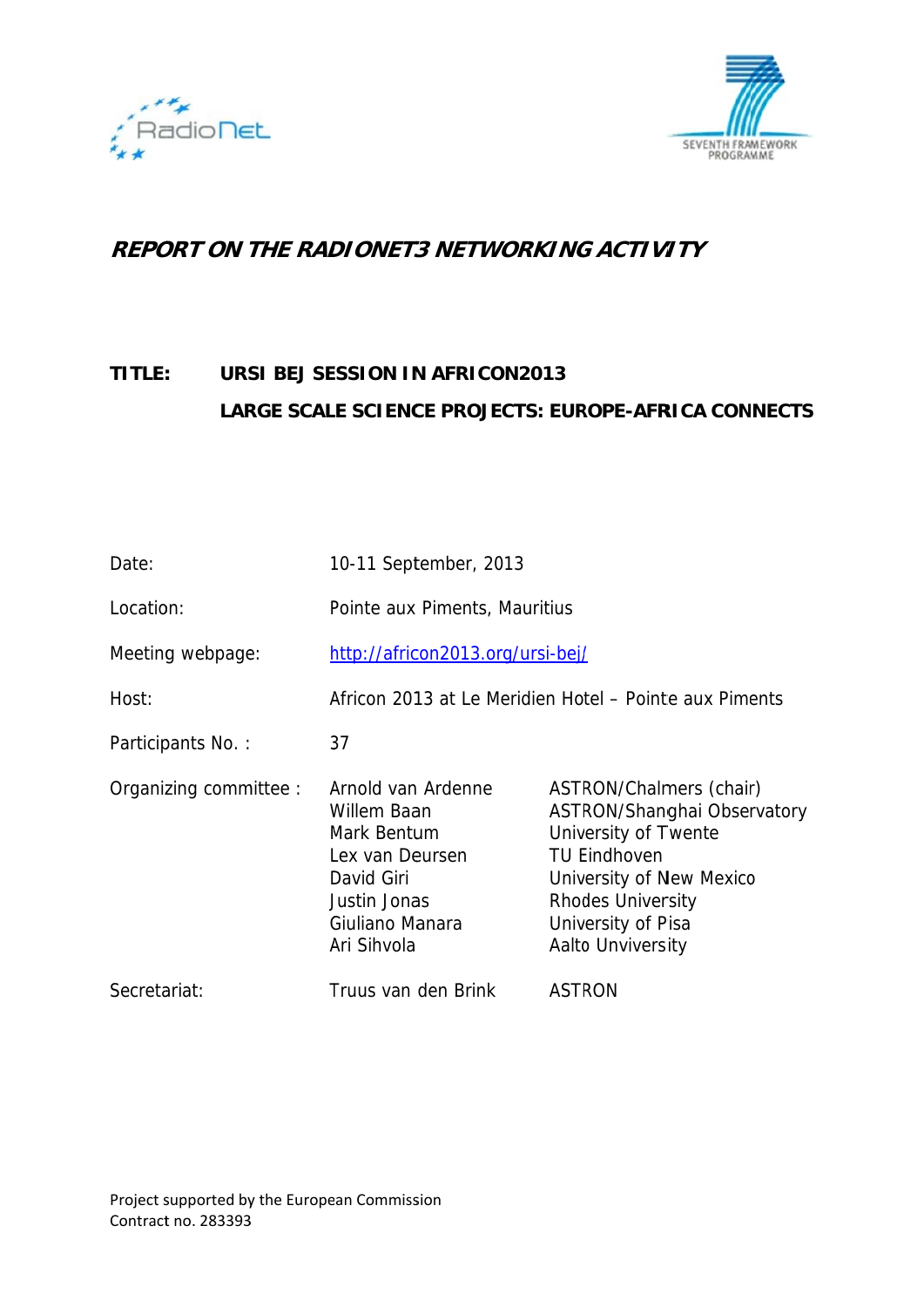



## **REPORT:**

### 1. AGENDA

6 sessions: First and opening session 2nd session: commission B and other 3rd session: commission F and other 4th session: commissions BEJ 5th session: commission J1 6th session: commission J2 The detailed program can be found attached.

#### 2. SCIENTIFIC SUMMARY

**Context:** IEEE AFRICON is the premier biennial event of the IEEE in Africa. This flagship conference provides a platform for academics and industry professionals to share ideas and present their latest research. Co-sponsored by the IEEE Region 8 and the IEEE South Africa Section, Africon 2013 was hosted in the island of Mauritius.

In order to strengthen the science connections between Europe and Africa and connect URSI and IEEE the URSI commissions B. E and J organize a special 1,5 day session during AFRICON 2013 entitled "LARGE SCALE SCIENCE PROJECTS: EUROPE-AFRICA CONNECTS", emphasizing each of the scientific commissions.

**Summary:** On behalf of the organizers, I am pleased to note that the event was generally considered extremely useful and as intended, an important step to enlarge Radio science (including Radio Astronomy) collaboration between Europe and Africa. As this mini-URSI event was held in connection to the Africon event excellent contacts were established between the Africon organizers which emphasized the Engineering Sciences associated with IEEE region 8 (which includes Europe and Africa), URSI and the framework of RadioNet. In fact, one could contemplate an African connect to RadioNet to broaden its base and to the new radio astronomy projects in Africa (e.g. SKA, African VLBI) Array etc.).

The program covered an interesting and wide range of talks relevant to EVN and its planned African counterpart AVN, the SKA and, technical and astronomical presentations from other techno-scientific activities in Africa with active participation and discussions. As organizing chair I was pleased with the support of RadioNet and the funds we received to allow a larger contingency of (young) scientists and radio engineers to meet in Mauritius.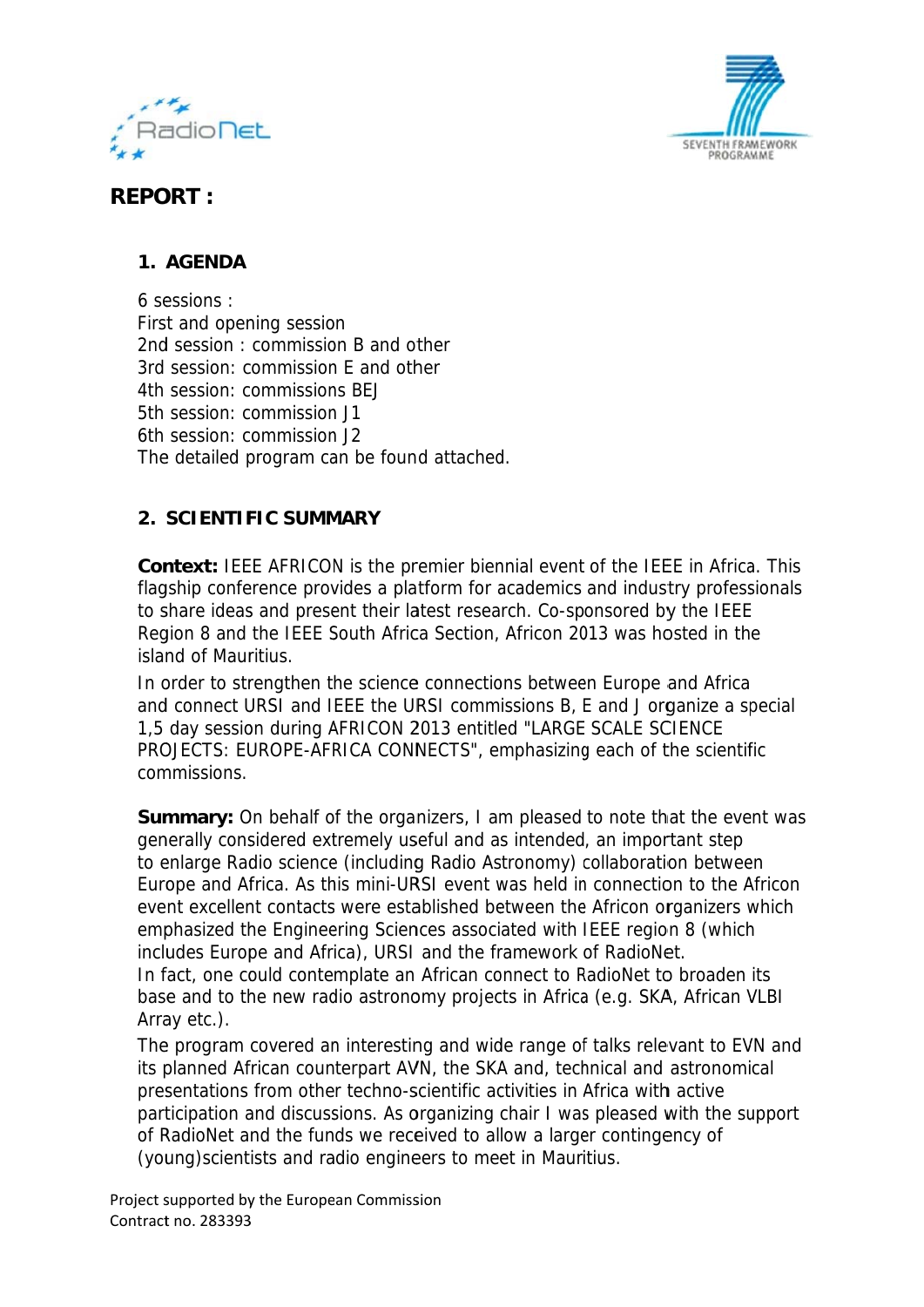



Further to that, we organized a visit to the Multi-frequency Interferometry Telescope for Radio Astronomy (MITRA)-site and discussed connections between the project and so-called Aperture Array developments in the context of the African-European Radio-Astronomy Platform (AERAP, see www.aerap.org).

We were pleased that mr. Nemaungani from the Department of Science and Technology of South Africa was so kind to attend and contribute throughout the event.

Overall this opportunity successfully raised RadioNet's visibility in this context.



#### **3. ATTENDANCE LIST**

Clarel Catherine (Technical University of Mauritius, LOC Africon 2013) Arnold van Ardenne (ASTRON, the Netherlands, LOC/SOC URSI BEJ) Takalani Namaungani (DST, South Africa on behalf of AERAP) Howard C. Reader (Stellenbosch University, South Africa) Per-Simon Kildal (Chalmers University of Technology, Sweden)

Project supported by the European Commission Contract no. 283393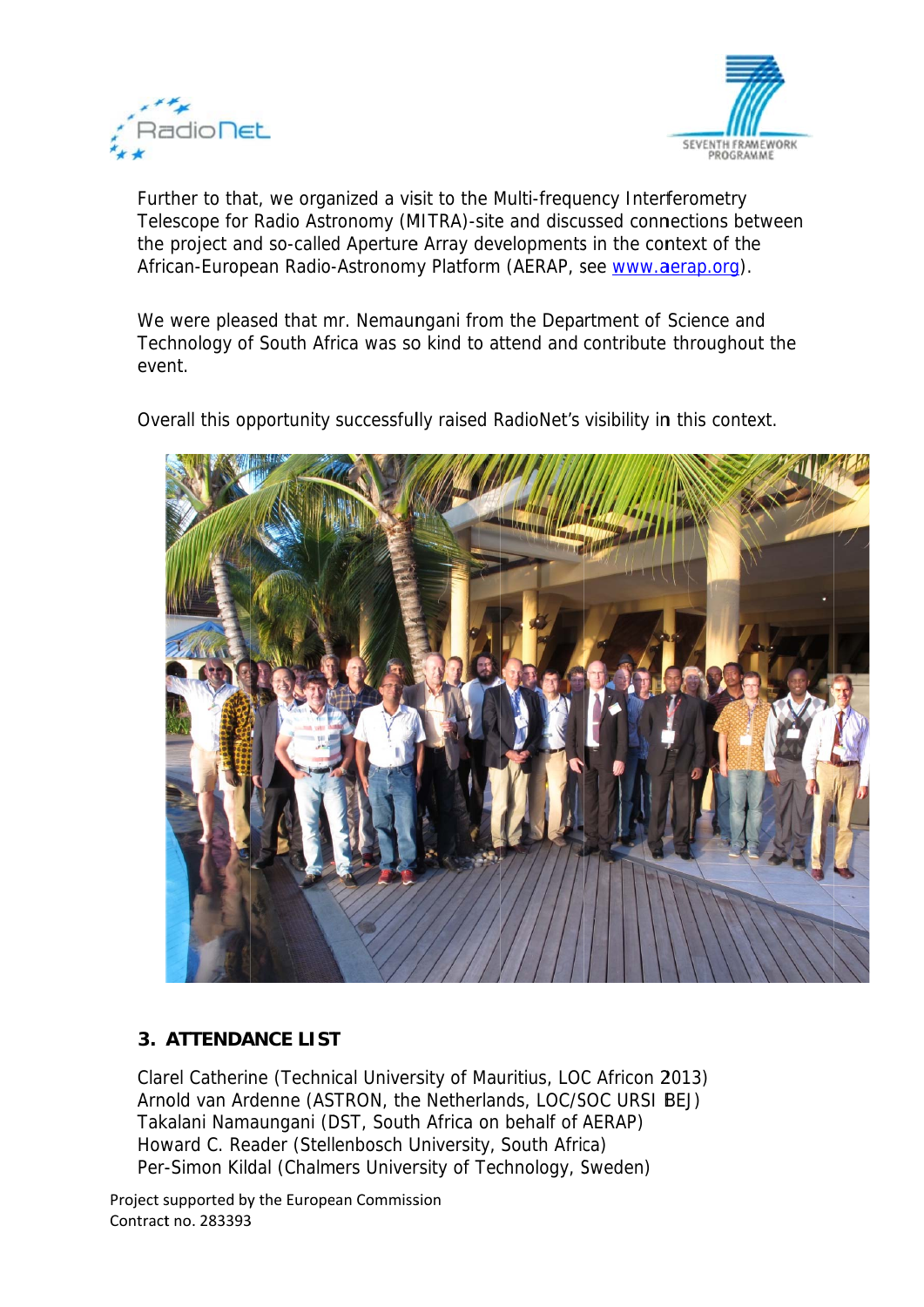



Girish Kumar Beeharry (University of Mauritius) Isak Theron (EMSS antennas, South Africa) Jan Geralt bij de Vaate (ASTRON, the Netherlands) Jaisridevi Shibchurn (University of Mauritius) David Giri (University of New Mexico,, USA) Franz Schlagenhaufer (ICRAR, Australia) Nikola Djuric (SEMONT, Serbia) Domingos Barbosa (IT, Portugal) Mark Bentum (University of Twente, the Netherlands) Rob Millenaar (SKA Office, UK) Dominique Ingala (Durban University of Technology, South Africa) Stefan Wijnholds (ASTRON, the Netherlands) Michael Garrett (ASTRON, the Netherlands) Oleg Smirnov (SKA South Africa) Nandiata Roopa (University of Mauritius) Sagar Pirthee (University of Mauritius) Arpad Szomoru (JIVE, the Netherlands) Michael Lindqvist (Chalmers Technical University, Sweden) Sergio Colafrancesco (WITS University, South Africa) Nitisha Pirthee (University of Mauritius) Kamila Jenna Armoogum (University of Mauritius) Obiseye Oluwaniyi Obiyemi (University of KwaZulu Natal, South Africa) Akintunde A. Alonge (University of KwaZulu Natal, South Africa) Truus van den Brink-Havinga (ASTRON, the Netherlands) John Funso-Adebayo (Secretary, IEEE Nigeria) Martin Bastiaans (Director IEEE region 8) Toshio Fukuda (Director IEEE region 10) Thomas Afullo (University of KwaZulu Natal, South Africa) Dirk de Villiers (Stellenbosch University, South Africa) Stuart McPherson (Durban University of Technology, South Africa) Gary Janse van Vuuren (Durban University of Technology, South Africa) Isak Delbert Davids (University of Namibia)

#### 4. FINANCIAL REPORT / RadioNet3 CONTRIBUTION

| € 2807,00                               |
|-----------------------------------------|
| Ground transportation $\epsilon$ 221,00 |
| € 422,00                                |
| € 380,00                                |
| € 151,00                                |
|                                         |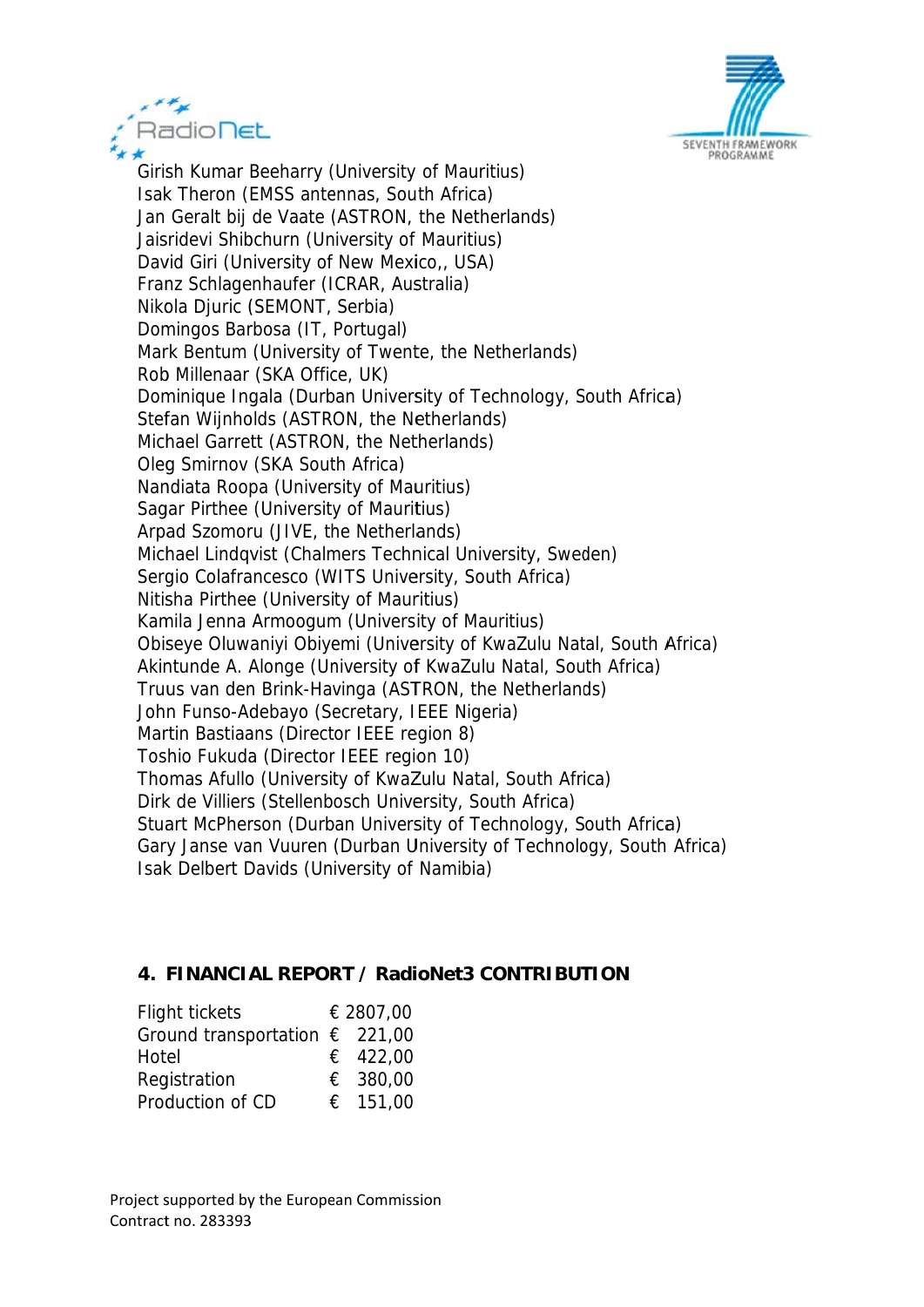Union Radio-Scientifique Internationale

**International Union of Radio Science** 



**PRELIMINARY PROGRAM AFRICON 2013 URSI SESSION "LARGE SCALE SCIENCE PROJECTS: EUROPE-AFRICA CONNECTS" September 9-12, 2013** September 10-11, 2013 - Hotel Le Victoria - Pointe aux Piments - Mauritius **Hotel Le Meridien - Pointe aux Piments** 

| 1ST DAYTuesday 10 September 2013                                                            |                                                                                                                                                         |                                                            |                                                                                                 |
|---------------------------------------------------------------------------------------------|---------------------------------------------------------------------------------------------------------------------------------------------------------|------------------------------------------------------------|-------------------------------------------------------------------------------------------------|
|                                                                                             | Venue: Le Meridien hotel, Village Hall Lane · Pointe Aux Piments, Mauritius                                                                             |                                                            |                                                                                                 |
| 08:00 - 09:0 Registration Africon 2013/URSI BEJ session                                     | <b>Corridor Chamarel Ballroom</b>                                                                                                                       |                                                            |                                                                                                 |
| 09:00-10:00 Launching Ceremony                                                              | <b>Chamarel 1 &amp; Chamarel 2</b>                                                                                                                      |                                                            |                                                                                                 |
| 10:00-10:20 Tea break                                                                       | <b>Bois Cheri Lobby</b>                                                                                                                                 |                                                            |                                                                                                 |
| 10:20-11:20 Key note 2 - Vinton Cerf                                                        | <b>Chamarel 1</b>                                                                                                                                       |                                                            |                                                                                                 |
| 11:20-12:40 Africon programme                                                               |                                                                                                                                                         |                                                            |                                                                                                 |
| $12:40$ Lunch                                                                               | 180' Restaurant                                                                                                                                         |                                                            |                                                                                                 |
| 13:40-14:40 Key note 3 - Katie Hall                                                         | Chamarel 1                                                                                                                                              |                                                            |                                                                                                 |
| Walk to Le Victoria hotel                                                                   |                                                                                                                                                         |                                                            |                                                                                                 |
|                                                                                             |                                                                                                                                                         |                                                            |                                                                                                 |
| 15:00 First and opening session                                                             | Venue URSI BEJ session: Le Victoria hotel                                                                                                               | <b>Chair: Justin Jonas</b>                                 | Co-authors                                                                                      |
| 15:00 Sunjiv Soyjaudah (Chair Africon 2013)                                                 | Welcome address on behalf of IEEE Africon 2013                                                                                                          | generalchair@africon2013.org                               |                                                                                                 |
| 15:10 Arnold van Ardenne (Chair organizing committee) Introduction URSI                     |                                                                                                                                                         | ardenne@astron.nl                                          |                                                                                                 |
| Takalani Nemaungani (Director: Global Projects<br>15:20 Department of Science & Technology) | African-European Radio Astronomy Platform                                                                                                               | Takalani.Nemaungani@dst.gov.za                             |                                                                                                 |
| 15:30 Howard C. Reader (Stellenbosch University)                                            | Key note com.E: New robust approaches to designing large radio research instruments                                                                     | hcreader@sun.ac.za                                         |                                                                                                 |
| Per Simon Kildal (Chalmers University of                                                    |                                                                                                                                                         |                                                            |                                                                                                 |
| 16:00 Technology)                                                                           | Key note com.B: Some Reflector and Feed Antenna Inventions that Made a Difference                                                                       | per-simon.kildal@chalmers.se                               | Stuart David MacPherson, Gary Peter Janse van Vuuren                                            |
| 16:30 Girish Kumar Beeharry (University of Mauritius)                                       | Key note com.J: The Multifrequency Interferometry Telescope for Radio Astronomy (MITRA) gkb@uom.ac.mu                                                   |                                                            | (Durban University of Technology)                                                               |
|                                                                                             |                                                                                                                                                         |                                                            |                                                                                                 |
| $17:00$ Tea break                                                                           |                                                                                                                                                         |                                                            |                                                                                                 |
|                                                                                             |                                                                                                                                                         |                                                            |                                                                                                 |
| 17:30 Second session (commission B and other)                                               | <b>Fields and waves</b>                                                                                                                                 | Chair: Per-Simon Kildal                                    |                                                                                                 |
| 17:32 Isak Theron (EMSS Antennas)                                                           | Towards an optics design for the SKA                                                                                                                    | iptheron@emss.co.za                                        | Dirk I.L. de Villiers (Stellenbosch University), Robert<br>Lehmensiek (EMSS Antennas (Pty) Ltd) |
|                                                                                             | Aperture Arrays for the Square Kilometre Array                                                                                                          | vaate@astron.nl                                            |                                                                                                 |
| 17:54 Jan Geralt bij de Vaate (ASTRON)                                                      |                                                                                                                                                         |                                                            |                                                                                                 |
| 18:16 Jaisridevi Shibchurn (University of Mauritius)                                        | A prototype dual polarised log periodic antenna array for the MITRA<br>Statistical Study of the Dependence of Topospheric Refractive Index on Different | jaisridevi.shibchurn@umail.uom.ac.mu Girish Kumar Beeharry |                                                                                                 |
| 18:38 Ayantunji B.G. and Umeh M.C. (NASRDA)                                                 | Weather Vagaries                                                                                                                                        | ayantunji@cbsonline.com                                    |                                                                                                 |
|                                                                                             |                                                                                                                                                         |                                                            |                                                                                                 |
| 19:00 End first day                                                                         |                                                                                                                                                         |                                                            |                                                                                                 |
|                                                                                             |                                                                                                                                                         |                                                            |                                                                                                 |
| 20:00-21:00 Welcome Ceremony/Cocktail                                                       | Le Meridien hotel Bois Cheri Lobby                                                                                                                      |                                                            |                                                                                                 |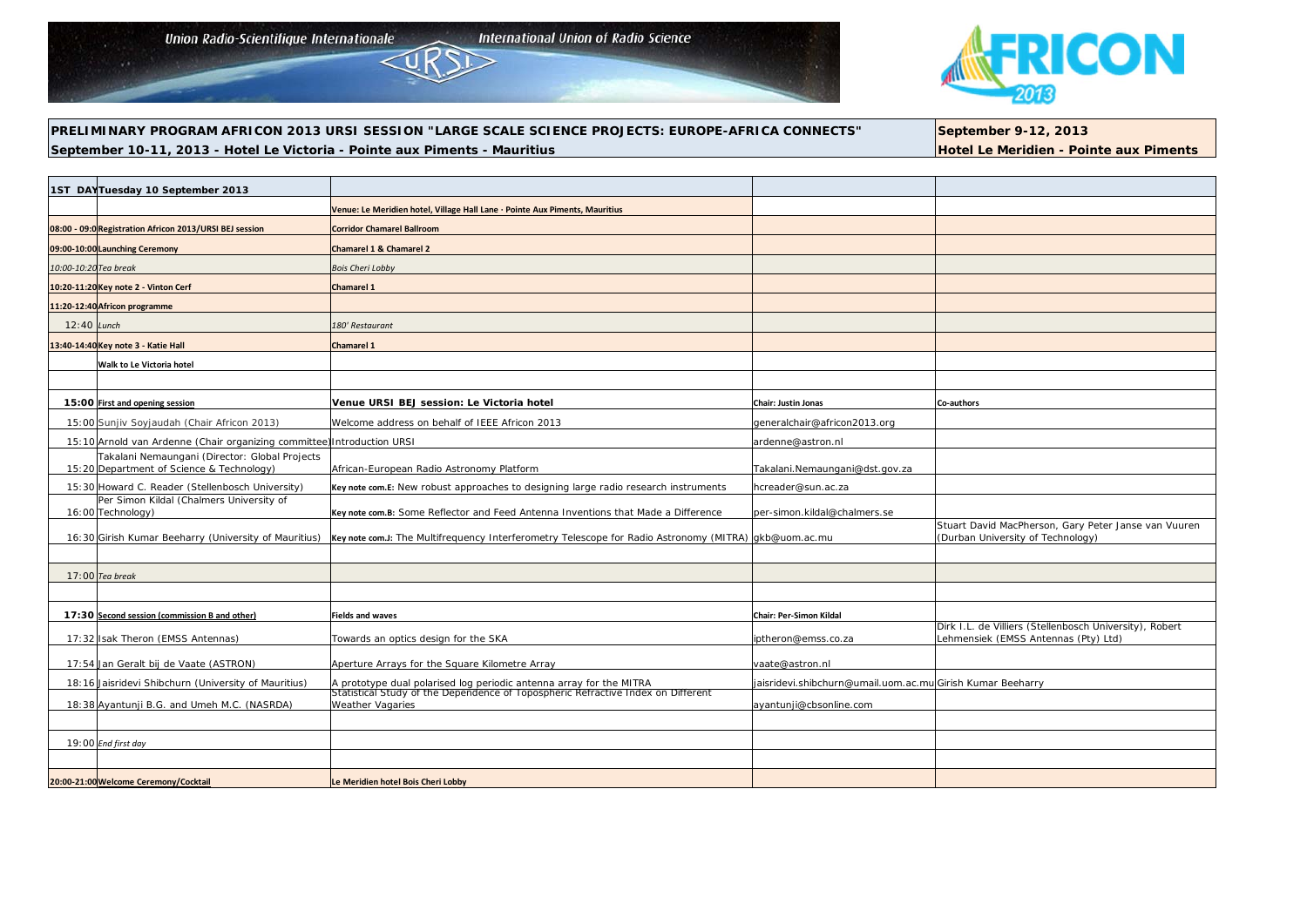| 2ND DAYWednesday 11 September 2013                                                                     | Venue URSI BEJ session: Le Victoria hotel                                                                                                                    |                                     |                                                           |
|--------------------------------------------------------------------------------------------------------|--------------------------------------------------------------------------------------------------------------------------------------------------------------|-------------------------------------|-----------------------------------------------------------|
|                                                                                                        |                                                                                                                                                              |                                     |                                                           |
| 07:30-08:30 Registration                                                                               | Le Meridien hotel                                                                                                                                            |                                     |                                                           |
|                                                                                                        |                                                                                                                                                              |                                     |                                                           |
| 9:00 Third session (commission E and other)                                                            | <b>Electromagnetic Environment and Interference</b>                                                                                                          | <b>Chair: Howard Reader</b>         |                                                           |
| 9:02 David Giri (University of New Mexico)                                                             | Electromagnetic (EM) Effects Control Using Topological Concepts                                                                                              | Giri@DVGiri.com                     |                                                           |
| 9:24 Franz Schlagenhaufer (ICRAR)                                                                      | RFI assessment of Photovoltaic Modules for Radio Astronomy Applications<br>The concept of the SEMONT monitoring system and its influence on the EM pollution | F.Schlagenhaufer@curtin.edu.au      | Budi Juswardy, Peter Hall (ICRAR/Curtin University)       |
| 9:46 Nikola Djuric (SEMONT)                                                                            | protection                                                                                                                                                   | ndjuric@uns.ac.rs                   |                                                           |
| 10:08 Domingos Barbosa (IT)                                                                            | Design, Sustainability and Environmental considerations for new African observatories:<br>the MRAO example                                                   | dbarbosa@av.it.pt                   | Claudio Paulo (University Eduardo Mondlane)               |
|                                                                                                        |                                                                                                                                                              |                                     |                                                           |
| 10:30 Tea break                                                                                        |                                                                                                                                                              |                                     |                                                           |
|                                                                                                        |                                                                                                                                                              |                                     |                                                           |
| 11:00 Fourth session (BEJ)                                                                             | Fields and waves/Electromagnetic Environment and Interference/Radio Astronomy                                                                                | <b>Chair: Michael Garrett</b>       |                                                           |
| 11:02 Mark Bentum (University of Twente)                                                               | A Large Ultra-long Wavelength Radio Astronomy instrument in Space                                                                                            | m.j.bentum@utwente.nl               |                                                           |
| 11:24 Rob Millenaar (SKA Office)                                                                       | Considerations for the optimal Radio Astronomy site                                                                                                          | millenaar@skatelescope.org          |                                                           |
| Dominique Ingala (Durban University of<br>11:46 Technology)                                            | An Overview of the MITRA Radio Telescope Signal Chain                                                                                                        | dominiquei@dut.ac.za                | Stuart David Macpherson (Durban University of Technology) |
| 12:08 Stefan Wijnholds (ASTRON)                                                                        | Computing Cost of Sensitivity and Survey Speed for Aperture Array and Phased Array<br><b>Feed Systems</b>                                                    | wijnholds@astron.nl                 | Rik Jongerius (IBM Netherlands)                           |
|                                                                                                        |                                                                                                                                                              |                                     |                                                           |
| 12:30 Return to Le Meridien hotel for lunch                                                            | 180' Restaurant                                                                                                                                              |                                     |                                                           |
|                                                                                                        |                                                                                                                                                              |                                     |                                                           |
| 13:50-14:50 Key note 5 - Gordon W. Day                                                                 | Chamarel 1                                                                                                                                                   |                                     |                                                           |
| Walk to Le Victoria hotel                                                                              |                                                                                                                                                              |                                     |                                                           |
|                                                                                                        |                                                                                                                                                              |                                     |                                                           |
| 15:00 Fifth session (commission J1)                                                                    | <b>Radio Astronomy</b>                                                                                                                                       | <b>Chair: Girish Kumar Beeharry</b> |                                                           |
| 15:02 Michael Garrett (ASTRON)                                                                         | Radio Astronomy transformed: Wide-field antenna developments past, present and futuregarrett@astron.nl                                                       |                                     |                                                           |
| 15:24 Justin Jonas (SKA South Africa)                                                                  | The SKA Africa Project: MeerKAT and More                                                                                                                     | .jonas@ru.ac.za                     |                                                           |
| Nandita Roopa/Sagar Pirthee (University of<br>15:46 Mauritius)                                         | Solar flares in linear and circular polarisation                                                                                                             | nandita.roopa@umail.uom.ac.mu       | Girish Kumar Beeharry                                     |
| 16:08 Oleg Smirnov (SKA South Africa)                                                                  | Performance limits of future instruments and surveys: ghosts, surprises and simulations o.smirnov@ru.ac.za                                                   |                                     |                                                           |
|                                                                                                        |                                                                                                                                                              |                                     |                                                           |
| 16:30 Tea break and poster session                                                                     |                                                                                                                                                              |                                     |                                                           |
|                                                                                                        |                                                                                                                                                              |                                     |                                                           |
| 17:30 Sixth session (commission J2)                                                                    | Radio Astronomy - VLBI                                                                                                                                       | Chair: Arnold van Ardenne           |                                                           |
| 17:32 Arpad Szomoru (JIVE)                                                                             | From tape reel to intercontinental lightpaths: technical developments in the EVN                                                                             | szomoru@jive.nl                     |                                                           |
| 17:54 Roy Booth (SKA South Africa)                                                                     | An African VLBI Network (AVN) and its challenges: engineering and its scientific                                                                             | roy@hartrao.ac.za                   |                                                           |
| 18:16 Michael Lindqvist (Chalmers Technical University) VLBI science in the EVN, now and in the future |                                                                                                                                                              | Michael.Lindqvist@chalmers.se       | Arpad Szomoru (JIVE)                                      |
| 18:38 Sergio Colafrancesco (WITS University)                                                           | An high-frequency radio polarization look at the sky: from Africa to deep space                                                                              | Sergio.Colafrancesco@wits.ac.za     |                                                           |
|                                                                                                        |                                                                                                                                                              |                                     |                                                           |
| 19:00 Wrapping up                                                                                      |                                                                                                                                                              |                                     |                                                           |
|                                                                                                        |                                                                                                                                                              |                                     |                                                           |
| 20:00-23:30 Gala Dinner                                                                                |                                                                                                                                                              |                                     |                                                           |